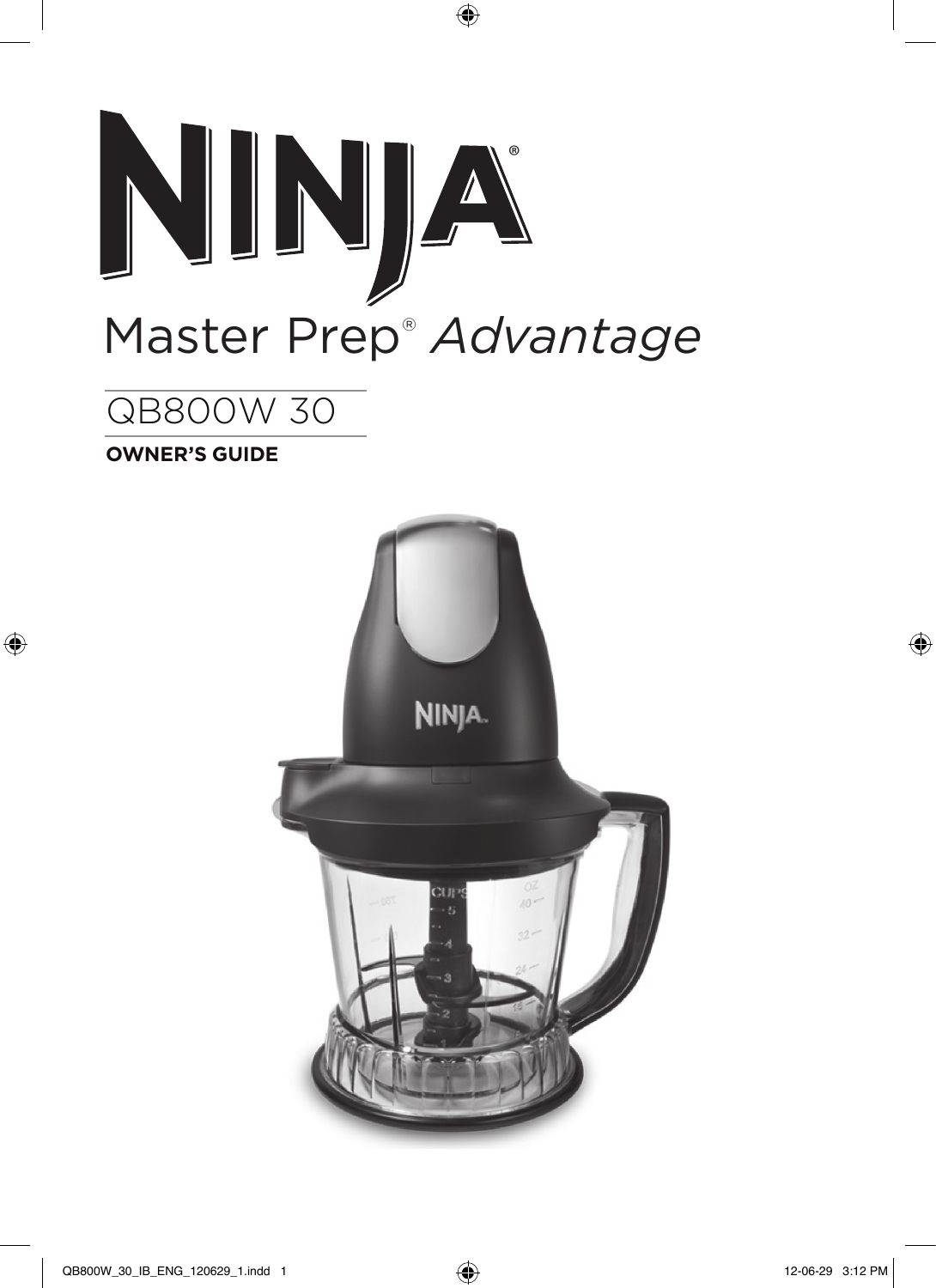# **IMPORTANT SAFETY INSTRUCTIONS For Household Use Only**

**WHEN USING ELECTRICAL APPLIANCES, BASIC SAFETY PRECAUTIONS SHOULD ALWAYS BE FOLLOWED, INCLUDING THE FOLLOWING:**

### **READ ALL INSTRUCTIONS BEFORE USING YOUR NINJA® MASTER PREP® ADVANTAGE.**

### **POLARIZED PLUG**

↔

**WARNING:** To reduce the risk of electric shock, this appliance has a polarized plug (one blade is wider than the other). This plug will fit into a polarized outlet only one way. If the plug does not fit fully into the outlet, reverse the plug. If it still does not fit, contact a qualified electrician to install the proper outlet. **DO NOT modify the plug in any way.**



- 1. Close supervision is necessary when any appliance is used by or near children.
- 2. To protect against electric shock, DO NOT immerse cord, plug or any part of the main unit in water or any other liquids.
- 3. DO NOT let cord hang over edge of table or counter, or touch hot surfaces.
- 4. DO NOT operate any appliance with a damaged cord or plug, or after the appliance malfunctions, has been dropped or damaged in any manner. Return the appliance to EURO-PRO Operating LLC for examination, repair or adjustment.
- 5. Unplug appliance from outlet when not in use and before cleaning.
- 6. DO NOT place on or near a hot gas or electric burner.
- 7. The use of accessory attachments, including canning jars not recommended by EURO-PRO Operating LLC may cause fire, electrical shock or risk of personal injury.
- 8. Extreme caution must be used when moving an appliance containing hot food, water or other liquids.
- 9. Use this appliance on a stable work surface away from water.
- 10. DO NOT remove the motor head before the chopping blades have stopped turning.
- 11. **CAUTION!** Chopping blades are sharp, handle with care. When handling the chopping blades, always hold by the plastic shaft.
- 12. **DO NOT attempt to sharpen blades.**

### **2 TOLL FREE: 1-877-646-5288**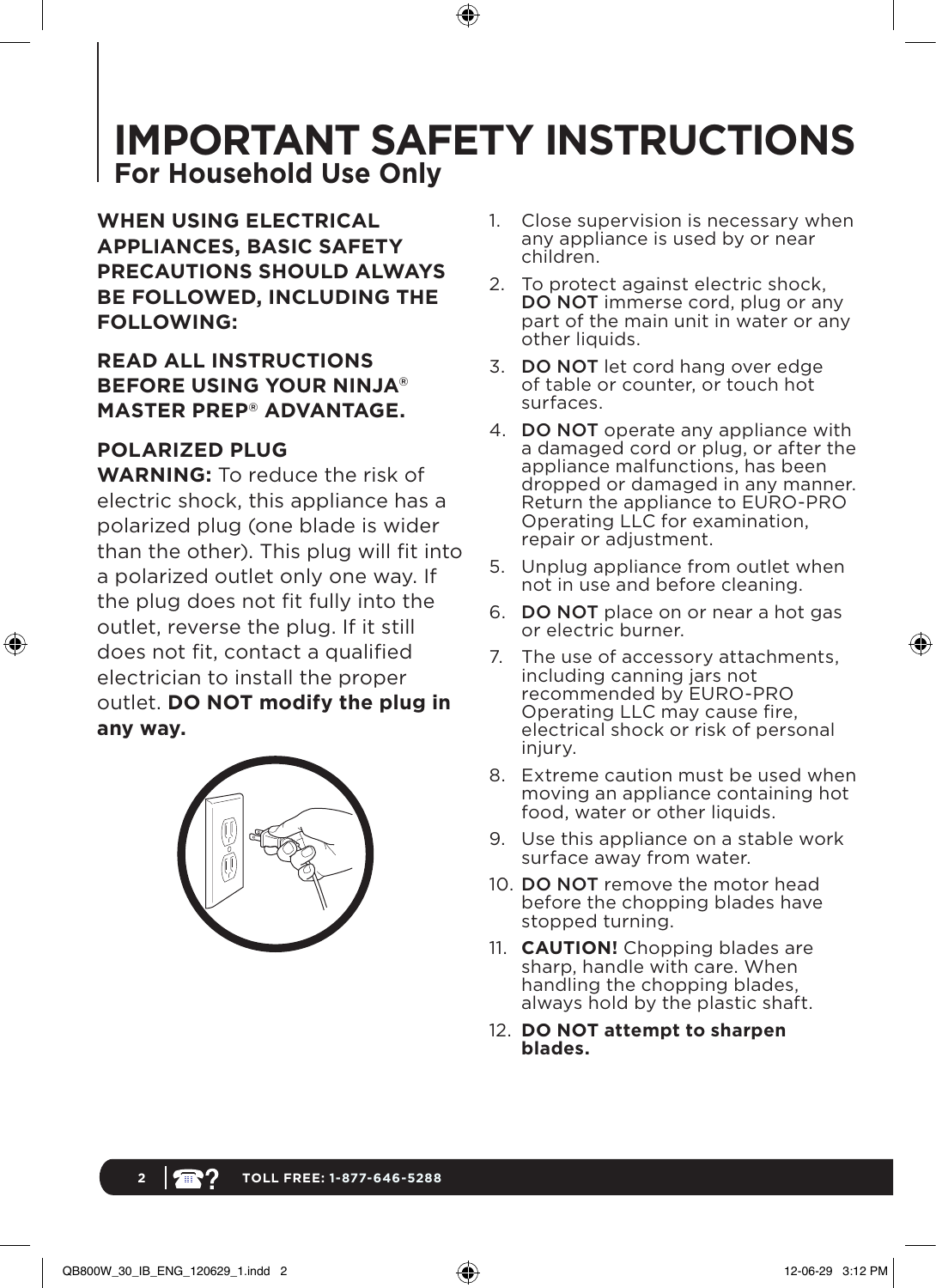- 13. DO NOT expose pitcher to extreme temperature changes.
- 14. DO NOT use pitcher if it is cracked or chipped.
- 15. DO NOT use the appliance if chopping blades are bent or damaged.
- 16. Avoid contact with moving parts at all times. Keep hands, hair, clothing as well as spatulas and other utensils away from pitcher during operation to prevent risk of personal injury and/or damage to the appliance.
- 17. Exercise extreme caution when blending hot liquids.
- 18. Immediately release the On/Off pulse button on the motor head in the event that the appliance malfunctions during use.
- 19. To reduce the risk of injury, NEVER operate the appliance without the splash guard in place; **DO NOT** try to defeat the interlock mechanism; make sure that the cutting blades are properly assembled before operating the appliance.
- 20. DO NOT use outdoors.

↔

- 21. DO NOT use appliance for other than intended use.
- 22. DO NOT operate the appliance for more than 15 seconds.
- 23. DO NOT operate the appliance empty.
- 24. If the appliance overheats, a thermal switch will become activated and shut off the motor. To reset, unplug the appliance and let it cool down for approximately 10 minutes before using again.

 **NOTE:** This unit has a short power supply cord to reduce the risk resulting from becoming entangled in or tripping over a long cord. An extension cord may be used if you are careful in its use:

 $\mathbf \Theta$ 

- The electrical rating of the extension cord should be at least as great as the electrical rating of the appliance.
- 2. An extension cord with the power cord must be arranged so that it will not drape over the countertop or tabletop where they can be pulled on by children or tripped over accidentally.

# **SAVE THESE INSTRUCTIONS**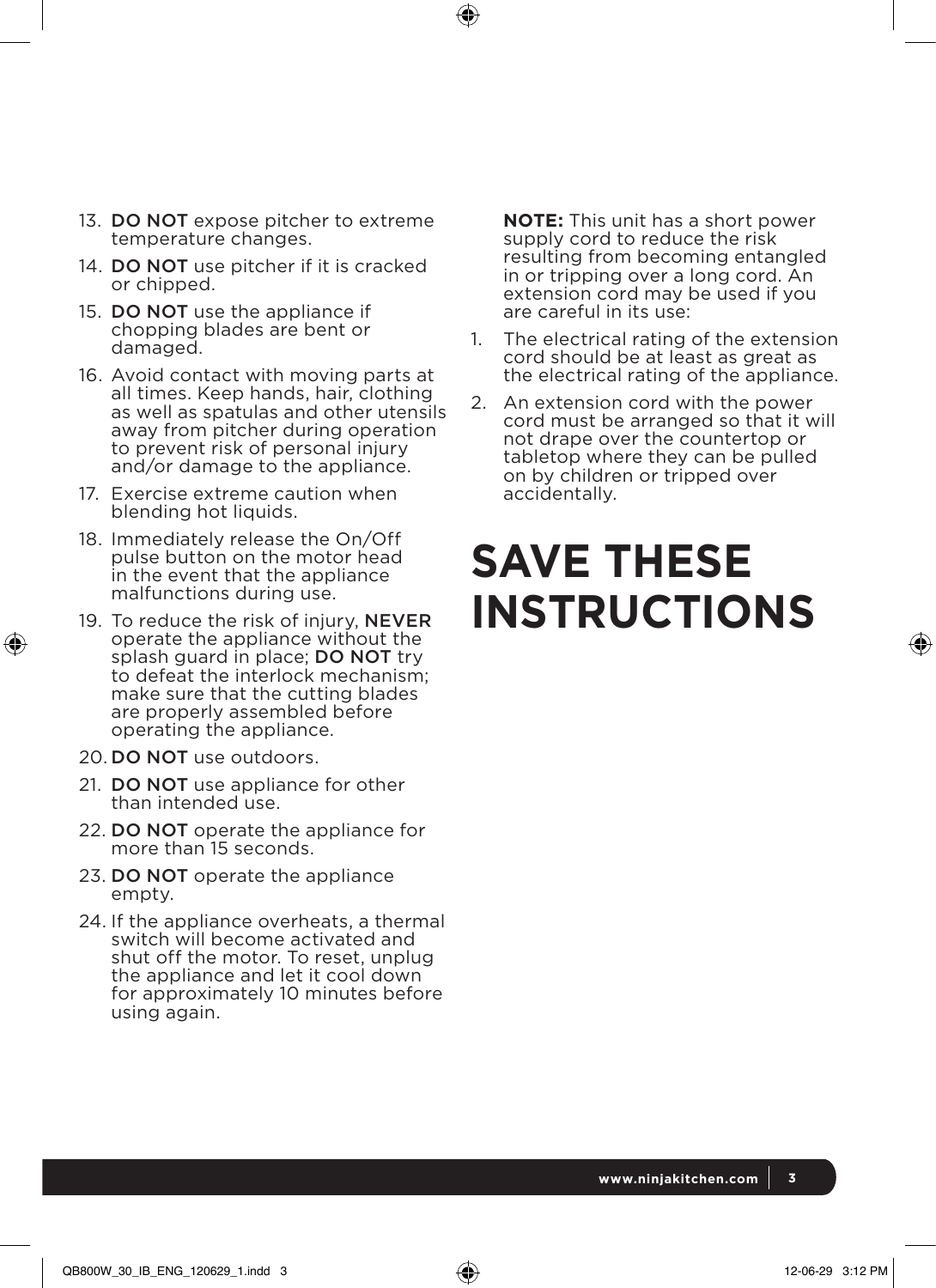The Ninja® Master Prep® *Advantage* is an indispensable kitchen tool that is perfect for blending, whipping, ice crushing and food processing - all in the conveniently sized '*Advantage*' pitcher! For best results, be sure to carefully read all the instructions contained in the manual before using this appliance.

 $\bigcirc$ 



#### **450 Watt Power Head**

⊕

 The 450 watt power head operates on 120V., 60Hz. electrical power. NEVER allow the power head to become wet when plugged into an electrical outlet.

**WARNING:** The power head should never be immersed in water or any other liquid.

- **CAUTION:** Make sure that the power head is unplugged from the electrical outlet and that the blades have stopped turning before attaching or removing any accessory.
- **CAUTION: Blades are sharp! Use extreme caution when handling the blades. Always hold them by the shaft. Do not attempt to sharpen blades.**
- **IMPORTANT: Never run the appliance empty.**

#### **TECHNICAL SPECIFICATIONS**

Voltage: 120V., 60Hz. Power: 450 Watts Pitcher Capacity: 1.18 L (40 ounces) (5 cups)

**4 TOLL FREE: 1-877-646-5288**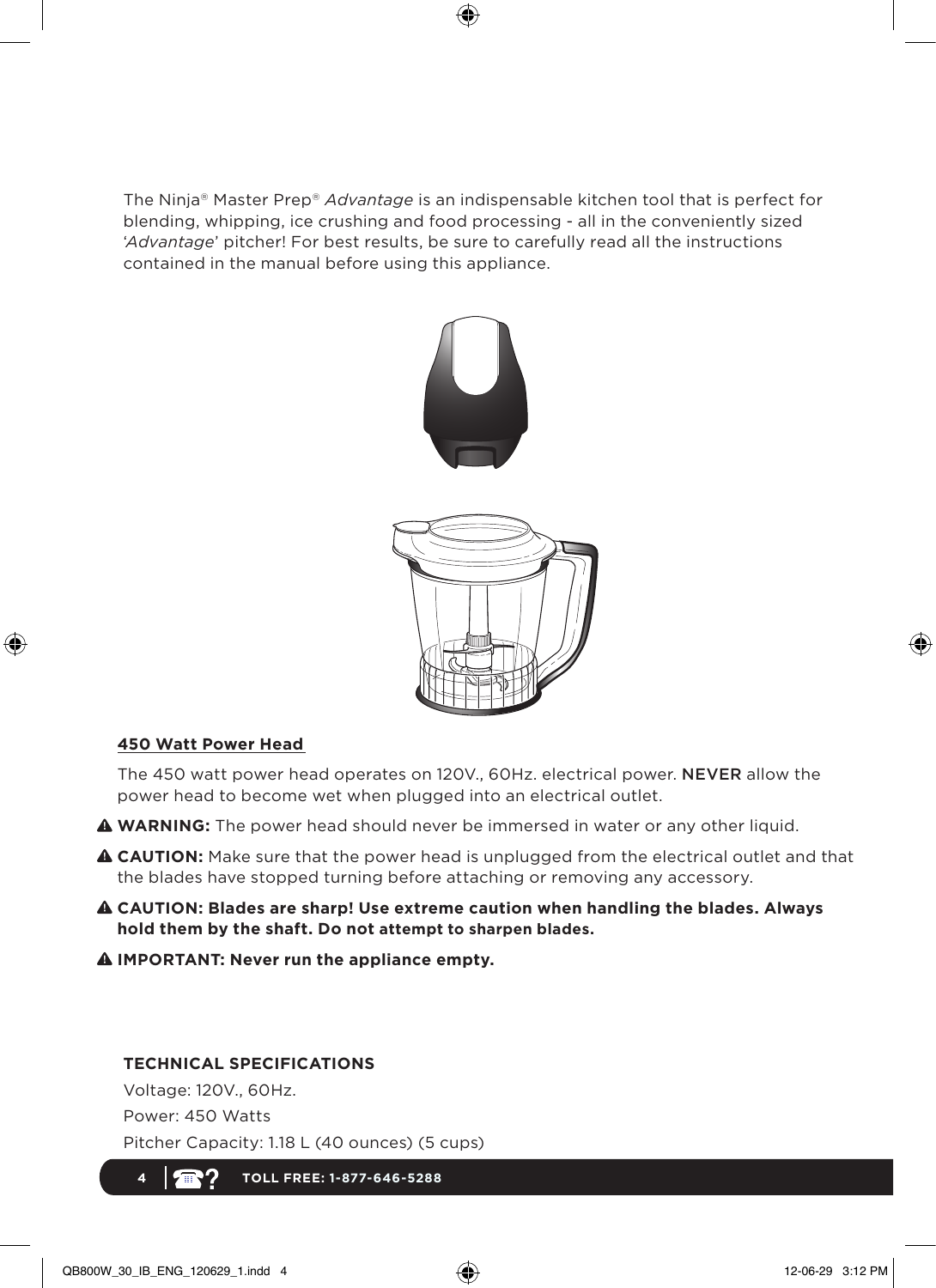

# **Contents**

| Thank you for |  |
|---------------|--|
| purchasing    |  |
| the Ninja®    |  |
| Master Prep®  |  |
| Advantage.    |  |
|               |  |
|               |  |



 $\bigoplus$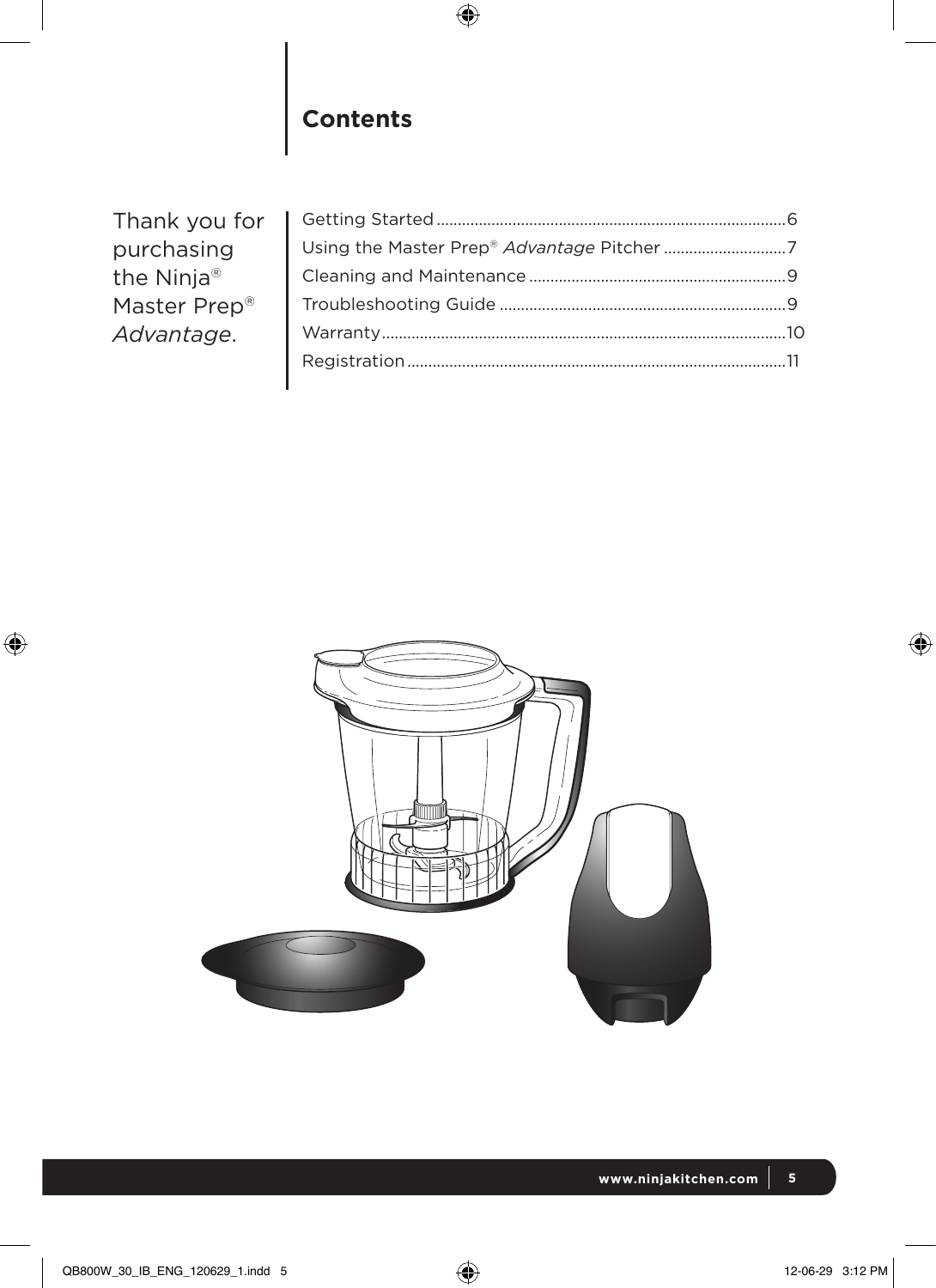

 $\bigoplus$ 

- **a** On/Off Pulse Button
- **b** Power Head

 $\bigoplus$ 

- **c** Pouring Spout
- **d** Splash Guard
- **e** Ninja® 4-Blade
	- **6 TOLL FREE: 1-877-646-5288**
- **f** Master Prep® *Advantage* 40 oz.Pitcher with Non-Slip Base
- **g** Spindle Pin
- **h** Pitcher Storage Lid
- **i** Power Cord (not shown)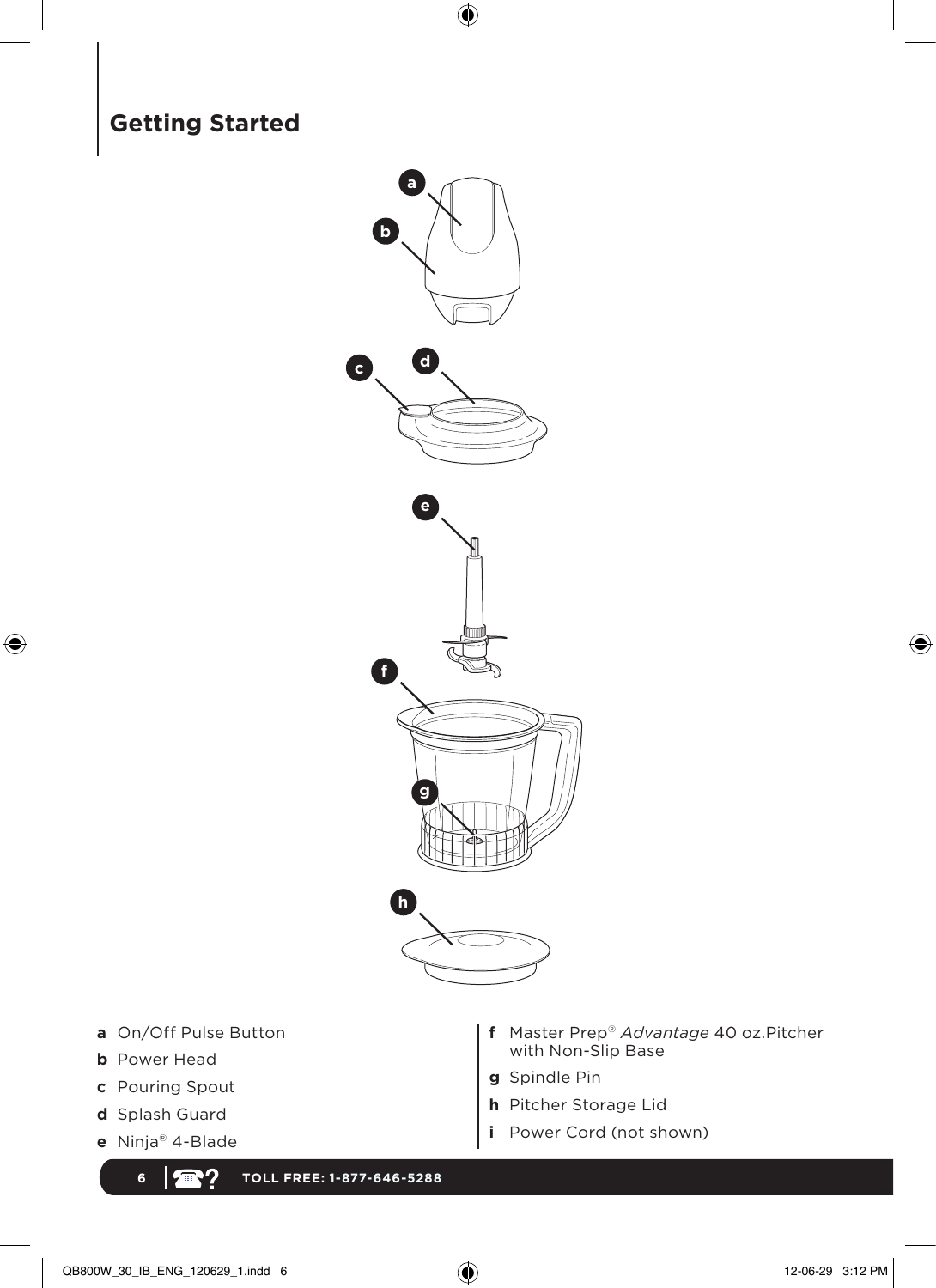## **Using the Master Prep**® *Advantage* **Pitcher**

⊕



⊕

- **CAUTION:** Blades are sharp! Use extreme caution when handling the blades. Always hold them by the shaft.
- **A** IMPORTANT: Never run the appliance empty.
- **1** Place the Master Prep® *Advantage* Pitcher on a clean, dry, level surface.
- **2** Holding the blade by the shaft, place it onto the spindle pin inside the pitcher. (**Fig. 1, a**)
- **A** IMPORTANT: Place blade inside the container carefully as blades are sharp.
- **WARNING:** DO NOT try to place the blade onto the power head and then into the pitcher. (**Fig. 1, b**)



**Fig. 2**

- **3** Add the ingredients to be processed into the pitcher.
- **A** IMPORTANT: Never add ingredients into the pitcher before placing the blades in first.
- **4** Place the pitcher splash guard onto the top of the pitcher. (**Fig. 1, c**)
- **5** Place the power head on top of the pitcher splash guard making sure that it is securely in place. (**Fig. 2**)
- **A** WARNING: DO NOT attempt to operate the appliance without the safety splash guard in place.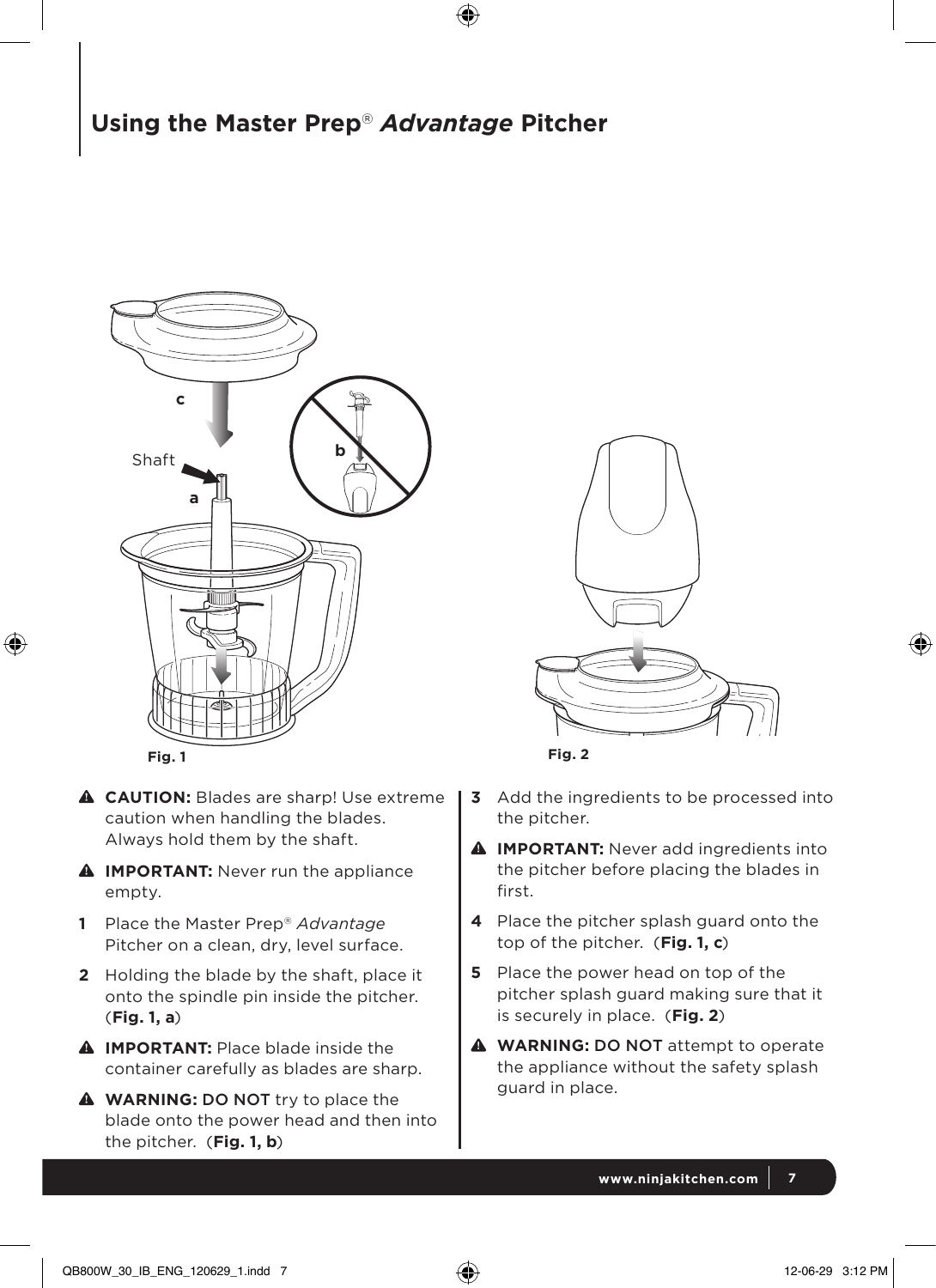# **Using the Master Prep®** *Advantage* **Pitcher - cont'd**

⊕



- **Fig. 3**
- **6** To start the appliance, plug the power cord into the electrical outlet, securely hold power head while operating and press on the On/Off pulse button located on the top of the power head. (**Fig. 3**)

↔

**7** Hold the pitcher firmly while depressing the On/Off pulse button to ensure the unit stays in place.

**NOTE:** DO NOT operate the appliance continuously for more than 15 seconds at a time.

- **8** To stop the appliance, remove your fingers from the On/Off pulse button.
- **9** In order to obtain a better quality of chopping, operate the appliance by using the "pulse" method.
- **10** Make sure that the blades have stopped completely before removing the power head.
- **11** If the ingredients stick to the side of the pitcher, stop the appliance, remove the power head and the splash guard. Use a spatula to dislodge the pieces and then replace the splash guard and the power head. Continue processing.
	- **8 TOLL FREE: 1-877-646-5288**
- **12** Depending on the consistency of the contents, use the pouring spout to empty liquid contents.
- **13** For thicker consistencies, first remove splash guard and blade (by its shaft), then empty contents of the pitcher.

#### **HINTS & TIPS FOR USING YOUR NINJA® MASTER PREP® ADVANTAGE**

- The chopping blades can be used for chopping meat, fish, vegetables, cheese etc.
- For mincing, chopping and pureeing, increase the length of pulses.
- For coarse chopping, use short, quick pulses and monitor food texture.
- Pre-cut larger pieces to make them fit into the Master Prep® *Advantage*. When chopping hard foods (e.g. meat, cheese) cut into 1-inch cubes.
- To crush ice into snow, start by using short pulses to break up large chunks. Continue until snow is achieved.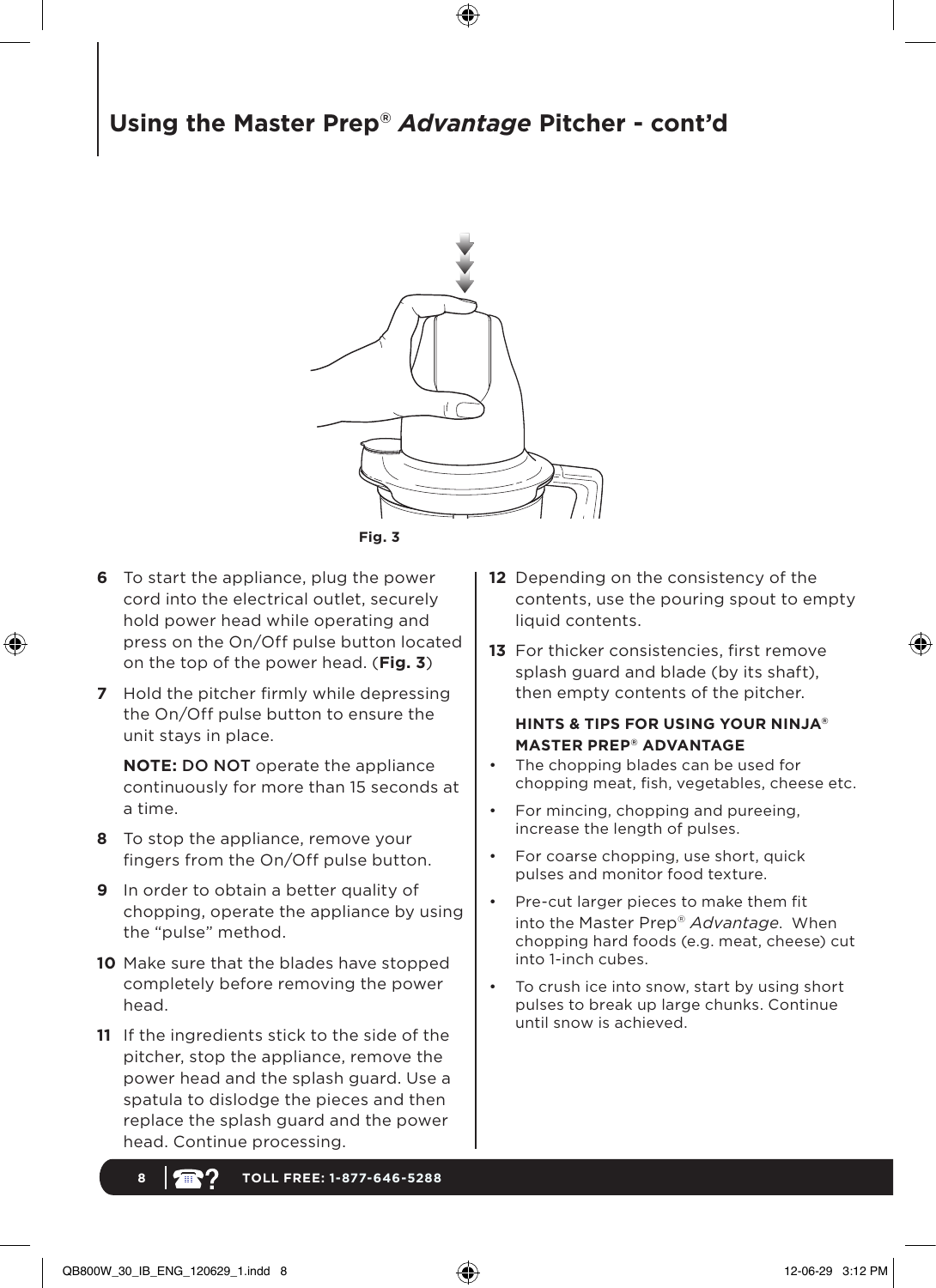## **Cleaning and Maintenance**

**Troubleshooting Guide**

⊕

**A CAUTION:** Make sure that the power head is unplugged from power source before inserting or removing any attachment and before cleaning.

 $\bigoplus$ 

DO NOT immerse the power head into water or any other liquid. Clean with a damp sponge or cloth and wipe dry.

The Master Prep® *Advantage* pitcher, storage lid, splash guard and blades are all dishwasher safe. It is recommended to place the storage lid and the blades on the top rack. Use extreme caution when handling the blades as they are very sharp.

Clean the Ninja® Master Prep® *Advantage* and all parts before first use and immediately after each use.

| <b>PROBLEMS</b>                                                                                          | <b>POSSIBLE REASONS &amp; SOLUTIONS</b>                                                                                                                                                         |  |  |  |
|----------------------------------------------------------------------------------------------------------|-------------------------------------------------------------------------------------------------------------------------------------------------------------------------------------------------|--|--|--|
|                                                                                                          | Check that the bottom of motor head is clean and<br>there is no food blocking connection when placing on<br>containers.                                                                         |  |  |  |
|                                                                                                          | There is too much food in the pitcher.                                                                                                                                                          |  |  |  |
| <b>Motor Doesn't Start</b><br>or Blades Don't<br>Rotate.                                                 | The unit has overheated. Unplug and wait approximately<br>10 minutes before using again.                                                                                                        |  |  |  |
|                                                                                                          | Make sure the splash guard is securely on pitcher.                                                                                                                                              |  |  |  |
|                                                                                                          | Make sure the power head is securely placed on splash<br>quard.                                                                                                                                 |  |  |  |
|                                                                                                          | Check that the plug is securely inserted into the electrical<br>outlet.                                                                                                                         |  |  |  |
|                                                                                                          | Check fuse or breaker. Replace fuse/reset breaker.                                                                                                                                              |  |  |  |
| <b>Food is Unevenly</b><br>Chopped.                                                                      | Either you are chopping too much food at one time, or<br>the pieces are not small enough. Try cutting the food<br>into smaller pieces of even size and processing smaller<br>amounts per batch. |  |  |  |
| <b>Food is Chopped Too</b><br>Fine or is Too<br>Watery.                                                  | The food has been over processed. Use brief pulses or<br>process for shorter time. Let blades stop completely<br>between pulses.                                                                |  |  |  |
| <b>Food Collects On</b><br><b>Splash Guard/Safety</b><br><b>Cover or On the Sides</b><br>of the pitcher. | You may be processing too much food. Turn the machine<br>Off. When the blades stop rotating, remove the power<br>head and the splash guard. Remove some of the food<br>being processed.         |  |  |  |
| <b>You Cannot Achieve</b><br><b>Snow From Solid Ice.</b>                                                 | Do not use ice that has been sitting out or has started<br>to melt. Be sure to use short pulses in the beginning to<br>break up large pieces.                                                   |  |  |  |

**To purchase replacement parts, please visit our website: www.ninjakitchen.com or contact customer service: 1-877-646-5288.**

**www.ninjakitchen.com 9**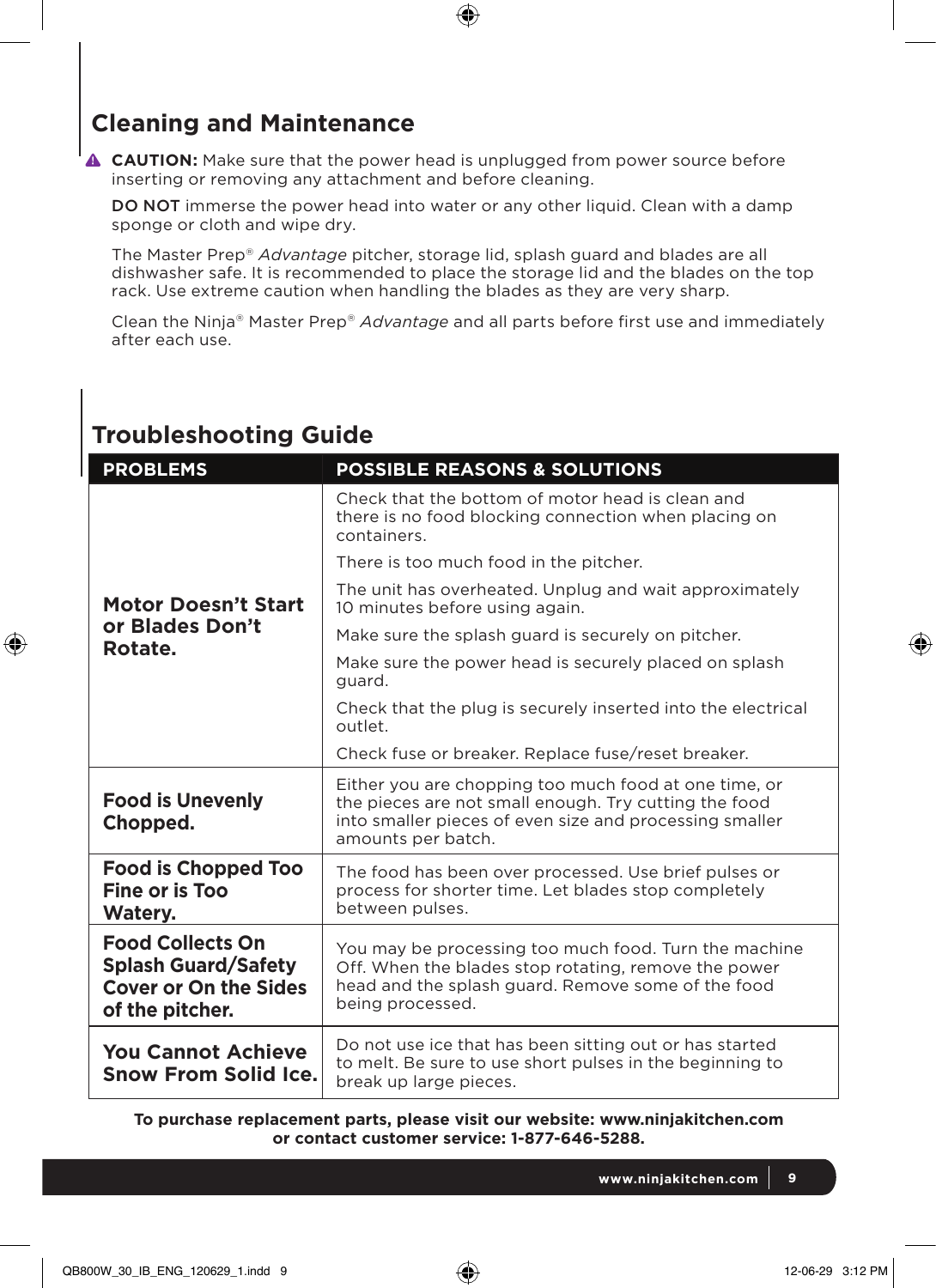| <b>Notes</b> |  |  |  |
|--------------|--|--|--|
|              |  |  |  |
|              |  |  |  |
|              |  |  |  |
|              |  |  |  |
|              |  |  |  |
|              |  |  |  |
|              |  |  |  |
|              |  |  |  |
|              |  |  |  |
|              |  |  |  |
|              |  |  |  |
|              |  |  |  |
|              |  |  |  |
|              |  |  |  |
|              |  |  |  |
|              |  |  |  |
|              |  |  |  |
|              |  |  |  |
|              |  |  |  |
|              |  |  |  |
|              |  |  |  |
|              |  |  |  |
|              |  |  |  |
|              |  |  |  |
|              |  |  |  |
|              |  |  |  |
|              |  |  |  |
|              |  |  |  |
|              |  |  |  |
|              |  |  |  |
|              |  |  |  |
|              |  |  |  |
|              |  |  |  |
|              |  |  |  |
|              |  |  |  |
|              |  |  |  |
|              |  |  |  |

 $\overline{\phantom{a}}$ 

 $\bigoplus$ 

 $\overline{\phantom{a}}$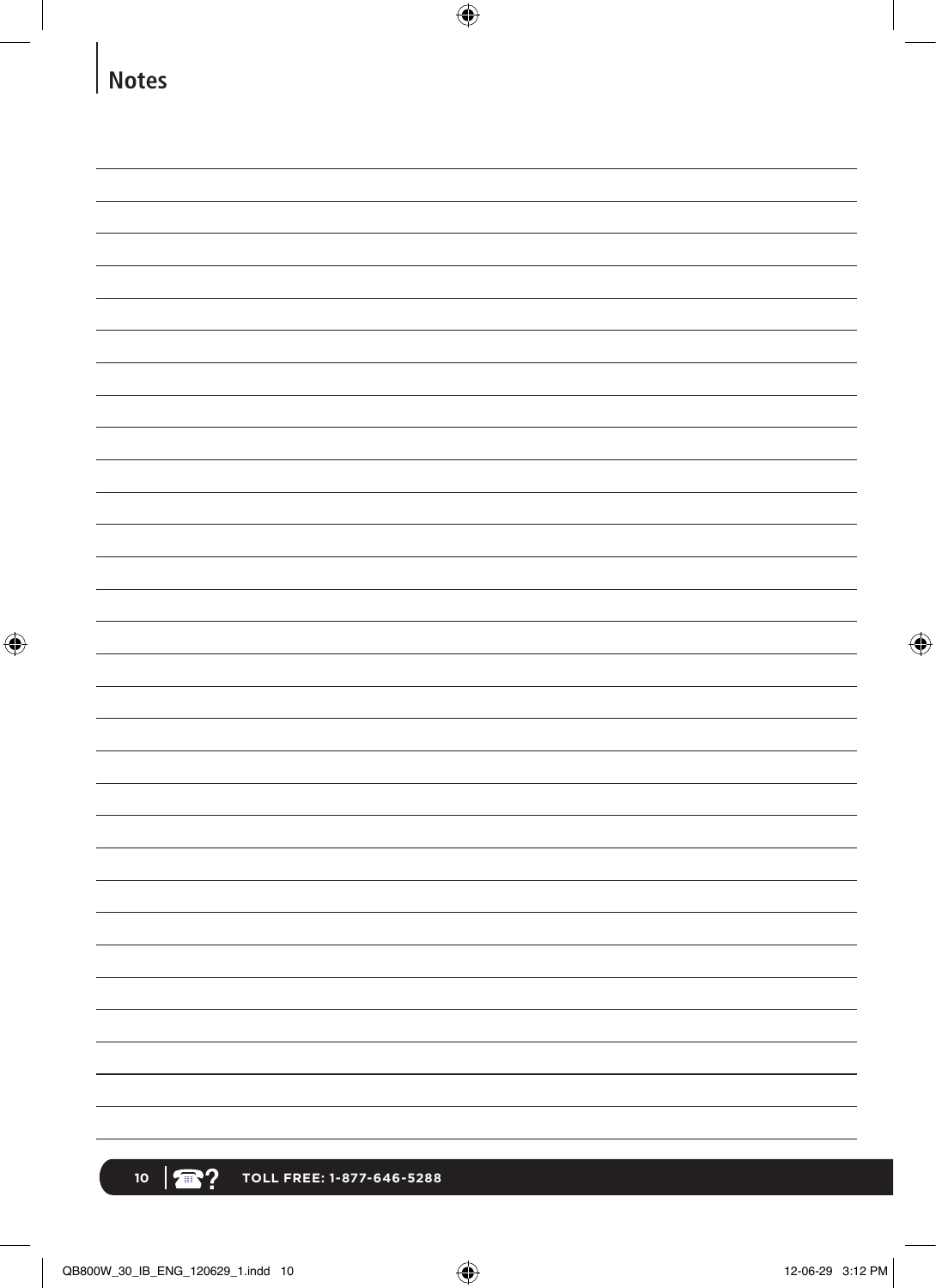# **EURO-PRO ONE (1) YEAR LIMITED WARRANTY**

**EURO-PRO Operating LLC** warrants this product to be free from material defects and workmanship for a period of one (1) year from the date of purchase when utilized for normal household use, subject to the following conditions, exclusions and exceptions.

The liability of **EURO-PRO Operating LLC** is limited solely to the cost of the repair or replacement of the unit at our option. This Limited Warranty does not cover normal wear of parts and does not apply to any unit that has been tampered with or used for commercial purposes. This Limited Warranty does not cover damage caused by misuse, abuse, negligent handling or damage due to faulty packaging or mishandling in transit. This Limited Warranty does not cover damage or defects caused by or resulting from damages from shipping or repairs, service or alteration to the product or any of its parts, which have been performed by a repair person not authorized by **EURO-PRO Operating LLC**.

If your appliance fails to operate properly while in use under normal household conditions within the warranty period, return the complete appliance and accessories, freight prepaid. For assistance with warranty service options or customer support, please call our customer care and product specialists at , call 1 (877) 646-5288 or visit our website www.sharkclean.com.

If the appliance is found to be defective in material or workmanship, **EURO-PRO Operating LLC** will repair or replace it free of charge. Proof of purchase is required and a fee of \$19.95 will apply to cover the cost of return freight. \*

This Limited Warranty is extended to the original purchaser of the unit and excludes all other legal, implied and/ or conventional warranties. The responsibility of **EURO-PRO Operating LLC** if any, is limited to the specific obligations expressly assumed by it under the terms of this Limited Warranty. **In no event is EURO-PRO Operating LLC** liable for incidental or consequential damages to anyone of any nature whatsoever. Some states do not permit the exclusion or limitation of incidental or consequential damages, so the above may not apply to you.

This Limited Warranty gives you specific legal rights, and you may also have other rights which vary from state to state or from province to province.

**\*IMPORTANT: Carefully pack item to avoid damage in shipping. Be sure to include proof of purchase date and to attach tag to item before packing with your name, complete address and phone number with a note giving purchase information, model number and what you believe is the problem with the item. We recommend you insure the package (as damage in shipping is not covered by your Limited Warranty). Mark the outside of your package "ATTENTION CUSTOMER SERVICE". We are constantly striving to improve our products, therefore the specifications contained herein are subject to change without notice.**

## **Product Registration**

Please visit **www.ninjakitchen.com** or call **1-877-646-5288** to register your new Ninja® product within ten (10) days of purchase. You will be asked to provide the store name, date of purchase and model number along with your name and address.

The registration will enable us to contact you in the unlikely event of a product safety notification. By registering you acknowledge to have read and understood the instructions for use, and warnings set forth in the accompanying instructions.

**www.ninjakitchen.com 11**

↔